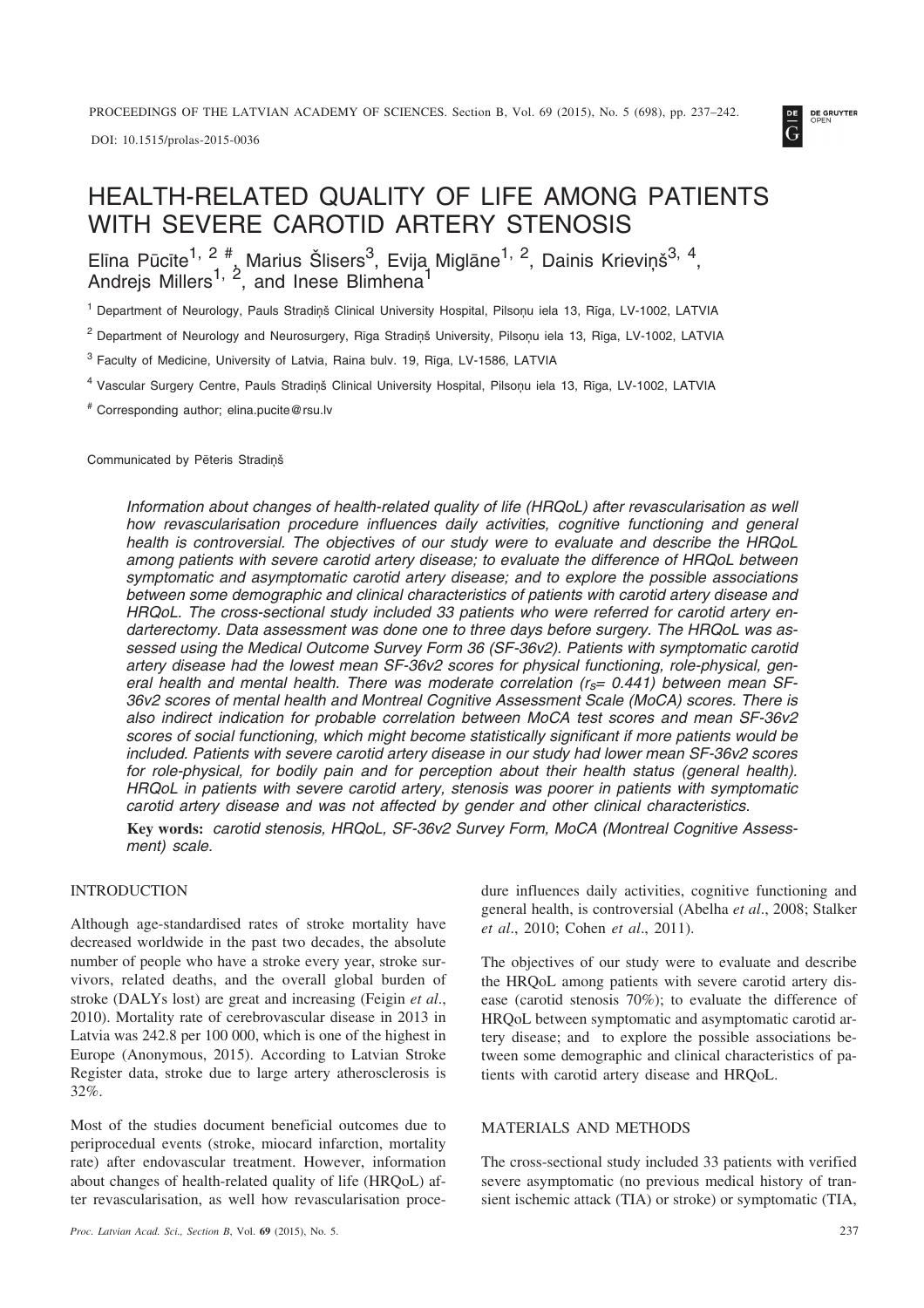minor stroke (modified Rankin Scale 0–III)) carotid artery disease. Severe carotid artery stenosis  $\geq 70\%$  was defined according to North American Symptomatic Carotid Artery Endarterectomy Trial (NASCET) criteria (Barnett *et al*., 1998). The patients were referred for endarterectomy to the Pauls Stradiņš Clinical University Hospital. Carotid artery stenosis was estimated with computer tomography angiography. Patients under 18 years of age, with malignant disease and major stroke (modified Rankin Scale IV–V), were excluded.

Data of patients' gender, age, lifestyle characteristics (smoking, alcohol consumption, body mass index) and comorbidities (other atherosclerotic disease, diabetes mellitus, atrial fibrillation) were collected.

Patients were defined as smokers if they were current or former smokers. Body mass index (BMI) was calculated as weight (kg) divided by the square of height in metres  $(m^2)$ . Other atherosclerotic disease was defined as coronary artery and peripheral artery diseases.

Neurological examination was done using the NIHSS (National Institutes of Health Stroke Scale). Functional outcome was assessed using the Barthel Index, which measures activity of daily living, and for evaluation of the extent of handicap the modified Rankin Scale (mRS) was used (Aminoff *et al*., 2009).

All data assessment was done one to three days before surgery by a neurologist.

Cognitive function was assessed using the Montreal Cognitive Assessment Scale (MoCA). MoCA is a 10-minute cognitive screening tool used to detect mild cognitive impairment. The MoCA scores range from 0 to 30 and are divided in 8 subscores: visuospatial/executive (5 points), naming (3 points), attention (3 points), calculation (3 points), language (3 points), abstraction (2 points), memory (5 points), and orientation (6 points), and an additional point is given to each patient who has educational experience of 12 years or less. A final total score of 26 and above is considered normal (Nasreddine *et al.* 2005; 2015).

Health-related quality of life (HRQoL) was assessed using the Medical Outcome Survey Short Form 36 (SF-36v2). Patients filled the survey form (paper version) in the presence of an investigator. The SF-36v2 includes one favourably scored scale measuring each of eight health domains: physical functioning, role participation with physical health problems (role-physical), bodily pain, general health, vitality, social functioning, role participation with emotional health problems (role-emotional), and mental health (Ware *et al*., 2008). SF-36 has been validated in patients with cardiovascular disease, stroke and in the general population (Ware and Sherbourne, 1992; Failde and Ramos, 2000). For each item, scores are coded, summed and transformed into a scale from 0 (worst possible health state measured by the questionnaire) to 100 (best possible health state) (Ware *et al*., 2008). A difference of 5 to 10 points is considered a clinically important change for an individual subject (a smaller difference may be important for group comparisons) (Cohen, 1988). In addition, the SF-36 provides summary scales for overall physical and mental health, which are standardised to a population mean of 50 and a standard deviation of 10, and for which individual differences of 2.5 to 5 points are considered clinically meaningful (Cohen, 2011). The Latvian and Russian version of the SF-36v2, cross-culturally validated, was used.

Informed consent was obtained from all patients, and the study was approved by the Ethics Committee of Rîga Stradinš University.

| ٠ |  |  |
|---|--|--|

| CHARACTERISTICS OF PATIENTS WITH SEVERE CAROTID AR- |  |  |  |
|-----------------------------------------------------|--|--|--|
| TERY STENOSIS                                       |  |  |  |

| Number of patients                    | 33(%)                  |
|---------------------------------------|------------------------|
| <b>Sex</b>                            |                        |
| Male                                  | 16(48.5%)              |
| Female                                | 17(51.5%)              |
| Mean age $\pm$ SD (years) (age range) | $68.5 \pm 8.7$ (44-81) |
| Life style characteristics:           |                        |
| Smoking                               | 13 (39.4%)             |
| Body mass index:                      |                        |
| $<$ 30 kg/m <sup>2</sup>              | 21 (63.6%)             |
| $>$ 30 kg/m <sup>2</sup>              | 12 (34.4%)             |
| Comorbidity:                          |                        |
| Other atherosclerotic diseases        | 15 (45.5%)             |
| Diabetes mellitus                     | $8(24.2\%)$            |
| Atrial fibrillation                   | $4(12.1\%)$            |
| Carotid disease:                      |                        |
| <b>TIA</b>                            | 5(15.2%)               |
| Stroke                                | 10 (30.3%)             |
| Asymptomatic                          | 18 (54.5%)             |
| Neurological symptoms:                |                        |
| NIHSS <sub>0</sub>                    | 23 (69.7%)             |
| <b>NIHSS 1-5</b>                      | 9(27.3%)               |
| <b>NIHSS 6-10</b>                     | $1(3.0\%)$             |
| Barthel index                         |                        |
| 20                                    | 17 (51.5%)             |
| 19                                    | $6(18.3\%)$            |
| 18                                    | $4(12.1\%)$            |
| 17                                    | $4(12.1\%)$            |
| 16                                    | $1(3.0\%)$             |
| 12                                    | $1(3.0\%)$             |
| MoCA                                  |                        |
| $\geq 26$                             | 9(27.3%)               |
| 25                                    | $4(12.1\%)$            |
| 24                                    | 1(3%)                  |
| 23                                    | 7(21.2%)               |
| 22                                    | 5(15.2%)               |
| 21                                    | $3(9.1\%)$             |
| 20                                    | 1(3%)                  |
| 19                                    | $2(6.1\%)$             |
| 18                                    | 1(3%)                  |
|                                       |                        |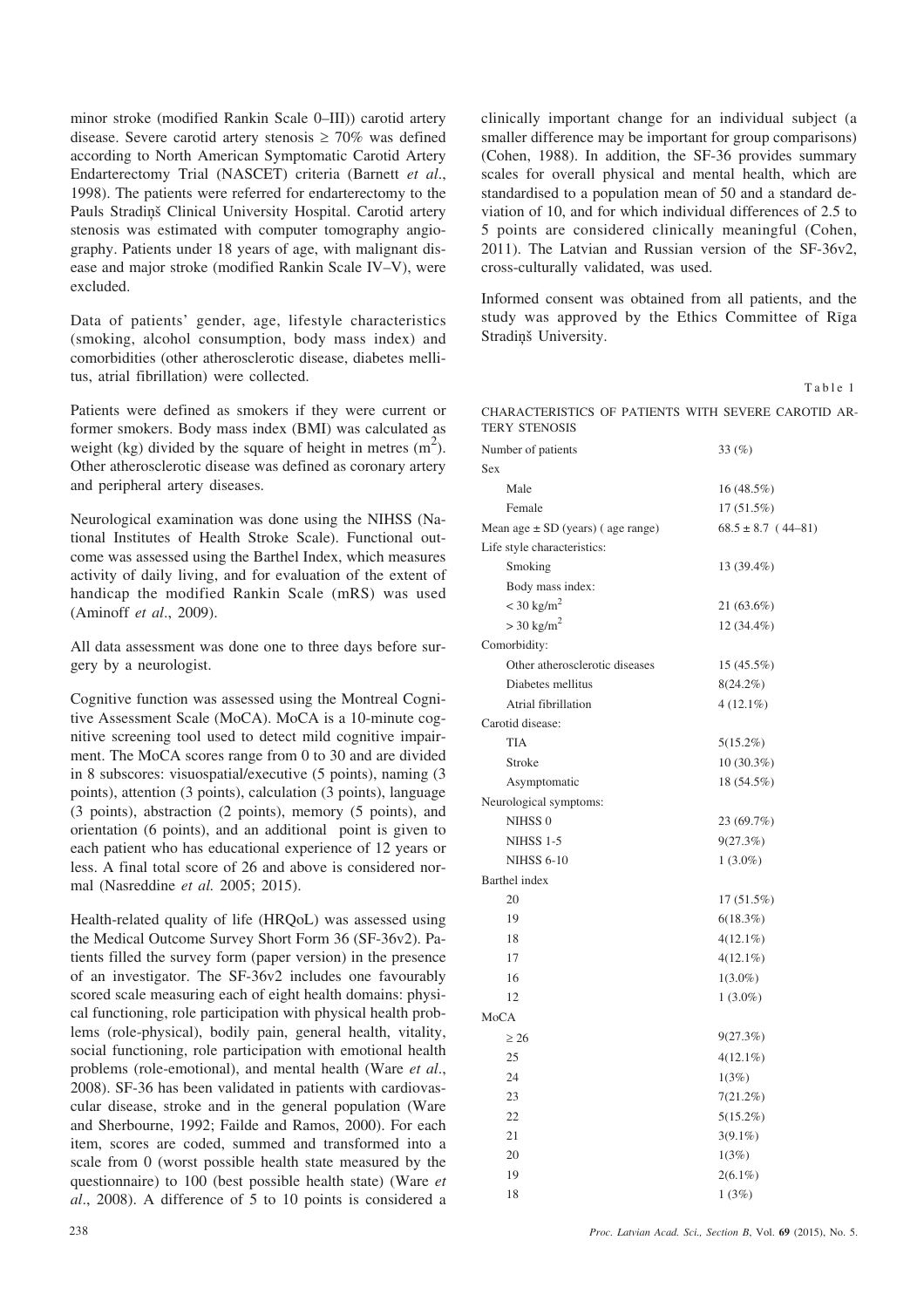The data were analysed using IBM SPSS v.22. software. Continuous variables were described as means  $\pm$  SD, and categorical variables were presented as counts and percentages. The non-parametric Mann–Whitney test was used to compare SF-36v2 mean scores in subgroups of patients such as gender, carotid artery disease, comorbidities. The non-parametric Spearman's rank correlation was used to measure the strength of association between SF-36v2 health domain scores and variables such as BMI, Barthel Index, MoCA test scores. All tests were considered statistically significant at  $p < 0.05$ .

### RESULTS

**Characteristics of patients.** Our study included 33 patients with severe carotid artery stenosis ( $\geq$  70%) who were transferred to Pauls Stradinš Clinical University Hospital for endarterectomy. The demographic, lifestyle and clinical characteristics of the patients are presented in Table 1.

There were 16 (48.5%) males and 17 (51.5%) females. Average age of patients was  $68.5 \pm 8.7$  (44–81). Asymptomatic carotid artery disease was observed in 18 (54.5%) patients, and symptomatic (TIA  $5$  (15.2%) and stroke 10 (30.3%)) carotid artery disease in 15 patients. Most of the patients did not have any neurological symptoms — 23 (69.7%), nine patients had NIHSS 6, and only one patient had NIHSS 9. About half of the patients had a Barthel Index of 20, and only one patient had a Barthel Index of 12.

Half of the patients  $-15(45.5%)$  had other atherosclerotic disease (coronary artery disease, peripheral artery disease), eight (24.2%) patients had diabetes mellitus, and four had atrial fibrilation. As many as 39.4% patients were smokers, 57.6% patients consumed alcohol (patients who consumed more than 12 standard drinks a year were considered as drinkers), and 34.4% were obese.

One-third of patients — nine  $(27.3\%)$  and a total MoCA score  $\geq$  26, and three patients (9.1 %) had a MoCA score of 20–25 points.

**Mean SF-36v2 scores according to the demographic and clinical characteristics of patients with severe carotid artery disease.** Table 2 shows mean SF-36v2 scores in subgroups of patients by gender, cerebrovascular accident, and comorbidities. The lowest mean SF-36v2 scores for physical functioning were observed in patients with symptomatic carotid artery disease. For role – physical, the lowest mean SF-36v2 scores were in patients with symptomatic carotid artery disease and in patients with comorbidities. For bodily pain – women, the lowest scores were observed in patients with symptomatic carotid artery disease and in patients with comorbidities. For perception about their health status (general health), women had the lowest mean SF-36v2 scores. Although there were no statistically significant differences, scores for physical functioning and role – physical in patients with symptomatic carotid artery disease might be statistically significant if the number of included patients was larger, as there was a wide SD range.

The non-parametric Spearman's rank correlation coefficient (Table 3) was weakly statistically significant between mean SF-36v2 score of mental health domain and the Barthel Index ( $r_s$  = 0.383) in patients with severe carotid artery steno-

Table 2

MEAN (SD) SF-36v2 SCORES FOR PATIENTS WITH SEVERE CAROTID ARTERY STENOSIS

|        | PF                                                          | $\boldsymbol{D}$                          | RP                             | n | BP                                                    | $\boldsymbol{D}$       | <b>GH</b>                                                                          | $\boldsymbol{n}$ | <b>VT</b>                                                   | $\boldsymbol{p}$ | <b>SF</b>        | $\boldsymbol{v}$       | RE                                   | $\boldsymbol{D}$ | MH                             | $\boldsymbol{p}$ |
|--------|-------------------------------------------------------------|-------------------------------------------|--------------------------------|---|-------------------------------------------------------|------------------------|------------------------------------------------------------------------------------|------------------|-------------------------------------------------------------|------------------|------------------|------------------------|--------------------------------------|------------------|--------------------------------|------------------|
|        | Baseline SF-36v2 scores, 0-100 scoring (transformed scores) |                                           |                                |   |                                                       |                        |                                                                                    |                  |                                                             |                  |                  |                        |                                      |                  |                                |                  |
|        | 59.54<br>(25.60)                                            |                                           | 49.24<br>(26.51)               |   | (21.58)                                               | 47.09                  | 48.17<br>(14.44)                                                                   |                  | 56.63<br>(17.81)                                            |                  | 64.39<br>(26.35) |                        | 59.11<br>(28.97)                     |                  | 64.39<br>(18.45)               |                  |
|        |                                                             |                                           |                                |   |                                                       |                        |                                                                                    | Gender           |                                                             |                  |                  |                        |                                      |                  |                                |                  |
| Male   | 62.8<br>(26.2)                                              | 0.415                                     | 51.6                           |   | 50.1<br>$\frac{(31.1)}{0.813}$ $\frac{(18.1)}{0.248}$ |                        | 51.0<br>$\frac{(15.2)}{0.394}$ $\frac{(17.9)}{0.141}$ $\frac{(28.1)}{0.362}$ 0.362 |                  | 60.9                                                        |                  | 68.0             |                        | 65.1<br>$\frac{(33.9)}{0.285}$       |                  | 68.4<br>$\frac{(20.4)}{0.185}$ |                  |
| Female | 56.5<br>(25.4)                                              |                                           | 47.1<br>(22.1)                 |   | 44.3<br>(24.7)                                        |                        | 45.5<br>(13.6)                                                                     |                  | 52.6<br>(17.3)                                              |                  | 61.0<br>(25.0)   |                        | 53.1<br>(22.5)                       |                  | 60.6<br>(16.1)                 |                  |
|        |                                                             |                                           |                                |   |                                                       |                        |                                                                                    | Carotid disease  |                                                             |                  |                  |                        |                                      |                  |                                |                  |
| Stroke | 49.5<br>(28.0)                                              | 0.134                                     | 40.6<br>$\frac{(30.8)}{0.269}$ |   | 50.5<br>(16.2)                                        | 0.348                  | 47.2                                                                               |                  | 55.0<br>$\frac{(15.6)}{0.595}$ $\frac{(13.4)}{0.514}$ 0.514 |                  | 68.8<br>(18.9)   |                        | 59.2<br>$0.677 \frac{(25.3)}{0.997}$ |                  | 62.5<br>(14.0)                 |                  |
| None   | 63.9<br>(23.8)                                              |                                           | 53.0<br>(24.2)                 |   | 45.6<br>(23.7)                                        |                        | 48.6<br>(14.2)                                                                     |                  | 57.3<br>(19.6)                                              |                  | 62.5<br>(29.2)   |                        | 59.1<br>(31.1)                       |                  | 65.2<br>(20.3)                 | 0.363            |
|        |                                                             |                                           |                                |   |                                                       |                        |                                                                                    | Comorbidity      |                                                             |                  |                  |                        |                                      |                  |                                |                  |
| No     | 72.5<br>(23.5)                                              | 60.9<br>(26.7)<br>0.028<br>42.6<br>(24.6) | $\frac{20.7}{10}$ 0.062        |   | 51.8<br>(22.8)                                        | $\frac{(22.6)}{0.402}$ | 50.6<br>$\frac{(16.0)}{0.665}$                                                     |                  | 58.3<br>$\frac{(16.5)}{0.637}$                              |                  | 69.8             | $\frac{(32.6)}{0.179}$ | 63.9<br>$\frac{(32.2)}{0.364}$       |                  | 65.8<br>(17.2)                 | 0.365            |
| Yes    | 52.1<br>(24.2)                                              |                                           |                                |   | 44.4<br>(21.0)                                        |                        | 46.8<br>(13.7)                                                                     |                  | 55.7<br>(18.8)                                              |                  | 61.3<br>(22.3)   |                        | 56.3<br>(27.3)                       |                  | 63.6<br>(19.5)                 |                  |
|        |                                                             |                                           |                                |   |                                                       |                        |                                                                                    |                  |                                                             |                  |                  |                        |                                      |                  |                                |                  |

*p* value was calculated according to non-parametric Mann-Whitney test; statistically significant difference was considered  $p < 0.05$ . PF, physical functioning; RP, role participation with physical health problems (role-physical); BP, bodily pain; GH, general health; VT, vitality; SF, social functioning; RE, role participation with emotional health problems (role-emotional); MH, mental health.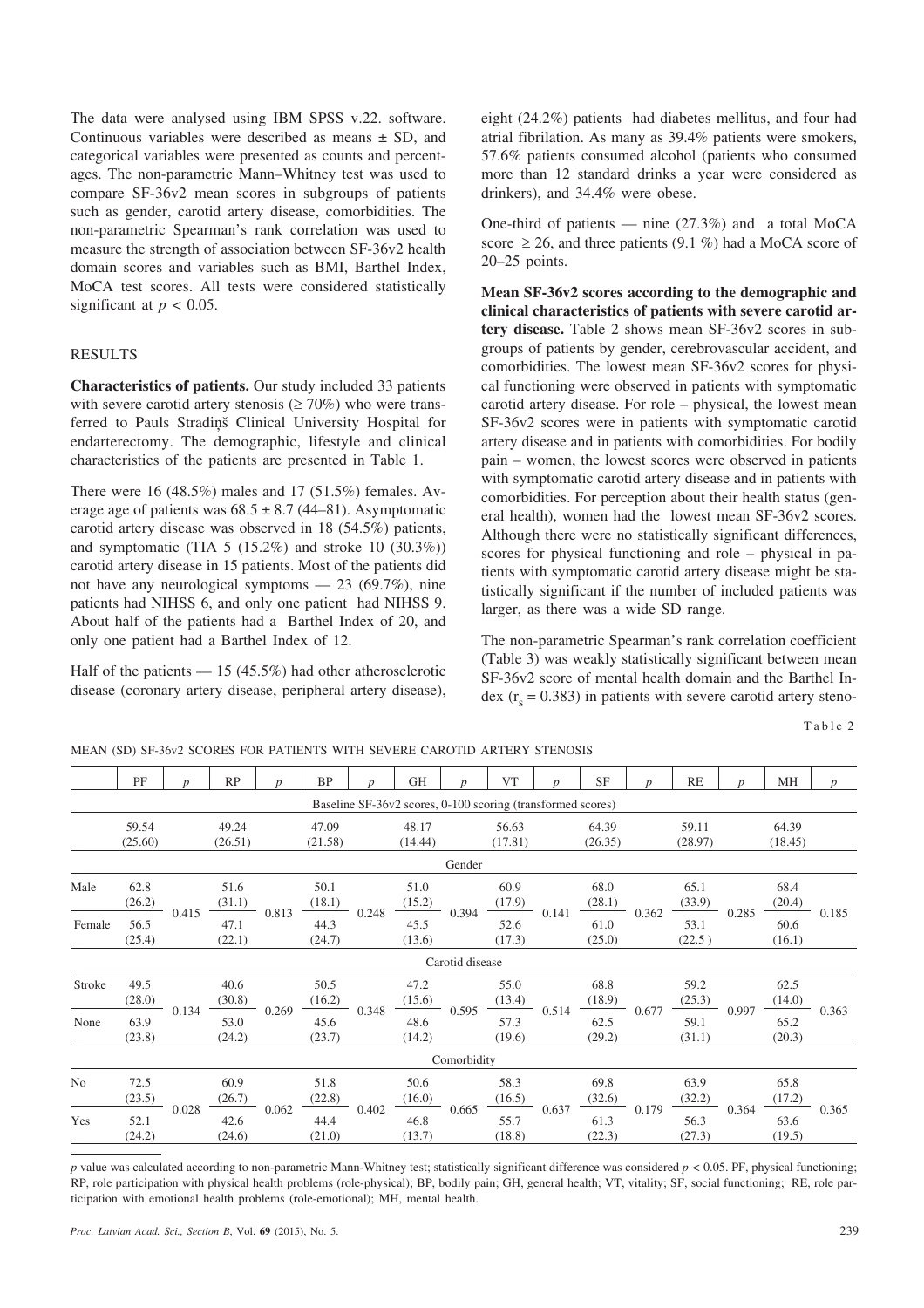NON-PARAMETRIC SPEARMAN'S RANK CORRELATION OF MEAN SF-36V2 SCORES IN PATIENTS WITH SEVERE CAROTID ARTERY STE-NOSIS

|                      |                         | PF    | <b>RP</b> | <b>BP</b> | GH    | VT    | <b>SF</b> | RE    | МH       |
|----------------------|-------------------------|-------|-----------|-----------|-------|-------|-----------|-------|----------|
| <b>BMI</b>           | $\mathbf{1}_{\text{S}}$ | 0.167 | 0.051     | 0.132     | 0.241 | 0.023 | 0.126     | 0.026 | 0.145    |
|                      | $\boldsymbol{D}$        | 0.386 | 0.793     | 0.496     | 0.207 | 0.904 | 0.515     | 0.897 | 0.452    |
| <b>Barthel Index</b> | $L_{S}$                 | 0.313 | 0.221     | 0.006     | 0.217 | 0.158 | 0.235     | 0.245 | $0.383*$ |
|                      | $\boldsymbol{p}$        | 0.077 | 0.217     | 0.974     | 0.225 | 0.381 | 0.188     | 0.176 | 0.028    |
| MoCA test            | $\mathbf{1}_{\text{S}}$ | 0.201 | 0.276     | 0.277     | 0.179 | 0.188 | 0.301     | 0.197 | $0.441*$ |
|                      | $\boldsymbol{D}$        | 0.263 | 0.120     | 0.119     | 0.318 | 0.295 | 0.088     | 0.279 | 0.010    |

BMI, body mass index; PF, physical functioning; RP, role participation with physical health problems (role-physical); BP, bodily pain; GH, general health; VT, vitality; SF, social functioning; RE, role participation with emotional health problems (role-emotional); MH, mental health; rs (Spearman's correlation coefficient);  $p$  (significance of  $r_s$ ).



*Fig. 1.* Correlation between MoCA score and mean SF-36v2 score of mental health domain.

sis. Moderate correlation  $(r_s = 0.441)$  was observed between mean SF-36v2 score of mental health and MoCA score (Fig. 1). There is also indirect evidence of correlation between MoCA test score and mean SF-36v2 score of social functioning, which might become statistically significant if more patients would be included.

#### DISCUSSION

In our study, patients with significant carotid artery disease had lower mean SF-36v2 scores for physical functioning, role-physical, bodily pain, and general health. The SF-36v2 scores were lower in women than men, in patients with symptomatic carotid artery disease and in those with comorbidity. Functional outcome (Barthel Index) had slight statistically significant effect on patients SF-36v2 mental health score, shown by the non-parametric Spearman's rank correlation analysis.

Although there are few data in literature about HRQoL in patients with severe carotid artery stenosis, several studies have been conducted to evaluate the HRQoL in patients with symptomatic carotid artery disease. In most cases, studies have analysed HRQoL in patients with stroke, but our study included both symptomatic patients with stroke or TIA and asymptomatic patients with no history of stroke or

TIA. In our study, patients were enrolled with minor stroke (maximal NIHSS score was 9 for only one patient and in more than half of patients the Barthel Index was 20).

In the CREST trial (Carotid Revascularization Endarterectomy versus Stenting Trial) mean SF-36 scores of patients with symptomatic and asymptomatic significant carotid stenosis were higher than in our study, except for rolephysical (46.4 ± 43.8) (Cohen *et al*., 2011). However, lower rates of mean SF-36v2 scores of physical functioning, rolephysical, vitality reported in the SAPPHIRE trial (Stenting and Angioplasty with Protection in Patients at High Risk for Endarterectomy), compared with results from our study (Stolker *et al*., 2010). The difference may be explained by differences in patient groups, as patients in the SAPPHIRE trial had greater burden of comorbidity. In another smaller single centre study, SF-36 scores for physical functioning, role-physical, bodily pain, general health, vitality were higher than in our study, but role-emotional and mental health scores were lower (Vlajinac *et al*., 2013). One of the reasons for these differences might be the difference in disease severity of subjects and the number of included patients in the study. Another reason could be the difference in length of time between the onset of disease and measurement of HRQoL. Improvement in HRQoL with increasing post-stroke time duration was reported in several studies (Kong and Yang, 2006; Patel *et al*., 2006, Vlajinac *et al*., 2013). There is a possibility that the SF-36 subscale scores are dependent on time (Naess *et al*., 2006).

Although there were no statistically significant difference in mean SF-36v2 score for women and men in our study, a slight difference has been observed in other studies (Sturm, 2004; Almborg, 2009) and in general populations (Hopman *et al*., 2004; Vlajinac *et al*., 2013). This might be because women experience more mental impairment, depression and fatigue after stroke, which is related to HRQoL (Naess *et al*., 2006).

In our study BMI and comorbidity (other atherosclerotic diseases, diabetes mellitus) had only slight effect on HRQoL in patients with significant carotid stenosis, although in other studies these parameters are more related to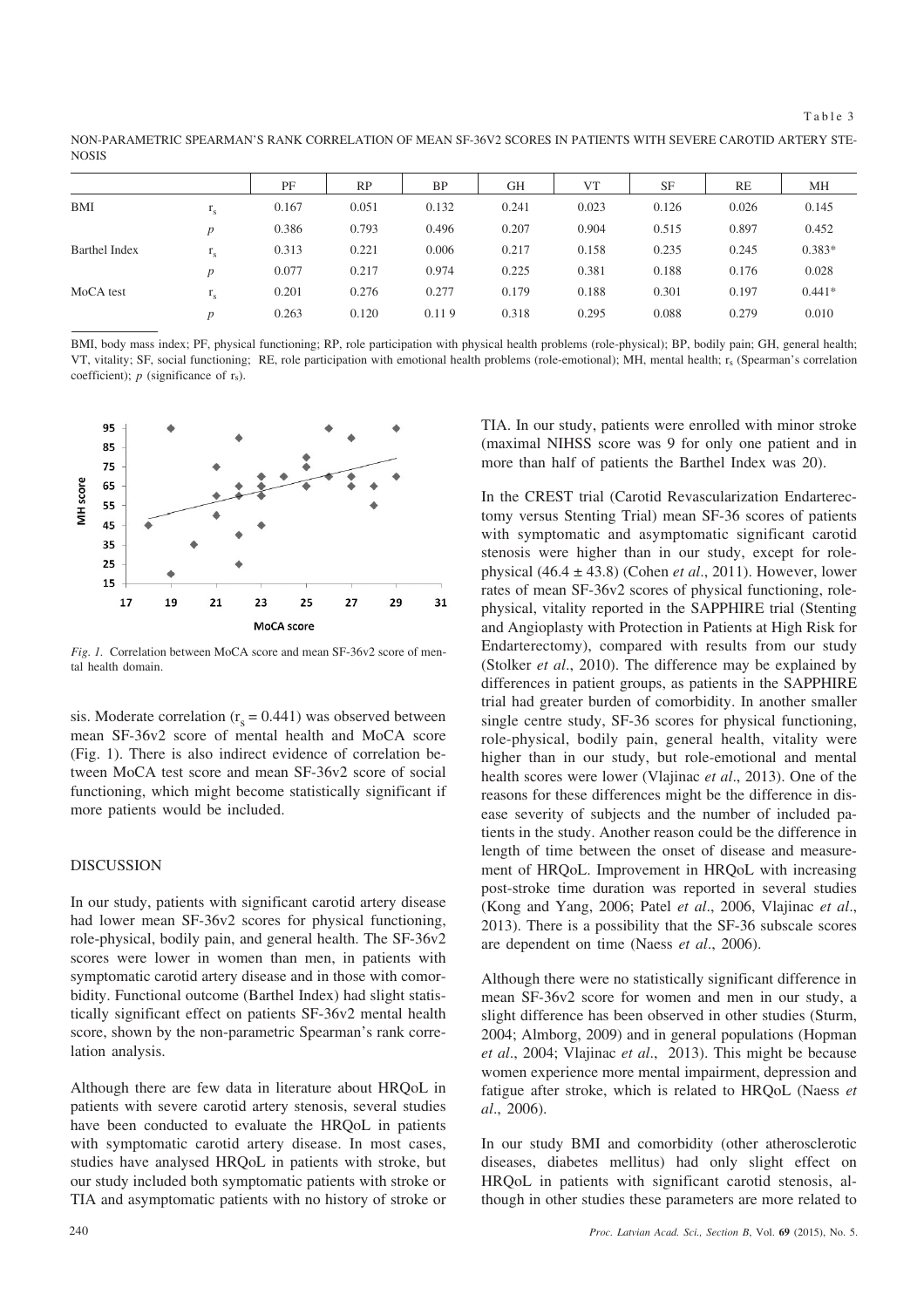both carotid disease and HRQoL (Regensteiner *et al*., 2008; Tziallas *et al*., 2012).

The literature to date provides some evidence that MoCA covers the range of content that is required for the assessment of cognitive impairment in cerebrovascular disease, with the exception of mental processing speed (Koski, 2013). Several recent studies have shown significant improvement of cognitive function after either carotid artery endarterectomy or stenting (Gaudet *et al*., 2009; Baracchini *et al*., 2012; Yoon *et al*., 2015). Therefore we evaluated the cognitive function with a brief screening MoCA test of patients with significant carotid artery stenosis in this part of our study, with the aim to follow up these patients after endovascular treatment.

This study had several limitations. The number of patients was relatively small. We did not analyse data about the time period between the occurrence of stroke and measurement of HRQoL. There are no HRQoL data for the general population of Latvia. We are continuing our study to assess the effect of endovascular treatment on HRQoL and the cognitive function in patients with severe carotid artery stenosis.

In conclusion, patients with severe carotid artery disease in our study had lower mean SF-36v2 scores for role-physical, for bodily pain and for perception about health status (general health). HRQoL in patients with severe carotid artery stenosis was poorer in patients with symptomatic carotid artery disease and was not affected by gender and other clinical characteristics.

#### *ACKNOWLEDGEMENTS*

*The authors state no conflict of interest*.

#### **REFERENCES**

- Abelha, F. J., Quevedo, S., Barros, H. (2008). Quality of life after carotid endarterectomy. *BMC (BioMed Central) Cardiovasc. Disord.*, **8**, 33.
- Aminoff, M. J., Boller, F., Swaab, D. F. (eds.) (2009). Stroke. Part III: Investigation and management. In: *Handbook of Clinical Neurology*. Vol. 94. Elsevier, Edinburgh, pp. 971–1327.
- Anonymous (2015). Veselîbas aprûpes statistika [Health Care Statistics]. CDPC, The Centre for Disease Prevention and Control (CDPC) of Latvia. Available at: http://www.spkc.gov.lv/veselibas-aprupes-statistika/ (accessed 29 August 2015).
- Baracchini, C., Mazzalai, F., Gruppo, M., Lorenzetti, R., Ermani, M., Ballotta, E. (2012). Carotid endarterectomy protects elderly patients from cognitive decline: A prospective study. *Surgery*, **151** (1), 99–106.
- Barnett, H. J. M., Taylor, D. W., Eliasziw, M., Fox, A. J., Ferguson, G. G., Haynes, R. B., Rankin, R. N., Clagett, G. P., Hachinski, V. C., Sackett, D. L., Math, K. E. T. M., Meldrum, H. E. (1998). Benefit of carotid endarterectomy in patients with symptomatic moderate or severe stenosis. *New Engl. J. Med.*, **339**, 1415–1425.
- Cohen, J. (1988). *Statistical Power Analysis for the Behavioural Sciences.* 2<sup>nd</sup> edition. Lawrence Earlbaum, Hillsdale, New Jersey. 400 pp.
- Cohen, D. J., Stolker, J. M., Wang, K., Magnuson, E. A., Clark, W. M., Demaerschalk, B. M., Sam, A. D., Elmore, J. R., Weaver, F. A., Aronow,

H. D., Goldstein, L. B., Roubin, G. S., Howard, G., Brott, T. (2011). Health related quality of life after carotid stenting versus carotid endarterectomy. *J. Amer. College Cardiol.*, **58** (15) 1557–1565.

- Failde, I., Ramos, I. (2000). Validity and reliability of the SF-36 Health Survey Questionnaire in patients with coronary artery disease. *J. Clin. Epidemiol.*, **53**, 359–365.
- Feigin, V. L., Forouzanfar, M. H., Krishnamurthi, R., Mensah, G. A., Connor, M., Bennett, D. A., Moran, A. E., Sacco, R. L., Anderson, L., Truelsen, T., O'Donnell, M., Venketasubramanian, N., Barker-Collo, S., Lawes, C. M., Wang, W., Shinohara, Y., Witt, E., Ezzati, M., Naghavi, M., Murray, C. (2014). Global and regional burden of stroke during 1990–2010: Findings from the Global Burden of Disease Study. *Lancet*, **383**, 245–255.
- Gaudet, J. G., Meyers, P. M., McKinsey, J. F., Lavine, S. D., Gray, W., Mitchell, E., Connolly, E. S. Jr, Heyer, E. J. Incidence of moderate to severe cognitive dysfunction in patients treated with carotid artery stenting. (2009). *Neurosurgery*, **65** (2), 325–329.
- Hopman, W. M., Berger, C., Joseph, L., Towheed, T., VandenKerkhof, E., Anastassiades, T., Cranney, A., Adachi, J. D., Loannidis, G., Poliquin, S., Brown, J. P., Murray, T. M., Hanley, D. A., Papadimitropoulos, E. A., Tenenhouse, A. (2004). Stability of normative data for the SF-36: Results of a three-year prospective study in middle-aged Canadians. *Can. J. Publ. Health*, **95**, 387–391.
- Kong, K. H., Yang, S. Y. (2006). Health-related quality of life among chronic stroke survivors attending a rehabilitation clinic. *Singapore Med. J.*, **47**, 213–218.
- Koski, L. (2013). Validity and applications of the Montreal cognitive assessment for the assessment f vascular cognitive impairment. *Cerebrovasc. Dis.,* **36**, 6–18.
- Naess, H., Waje-Anderassen, U., Thomassen, L., Nyland, H., Muhr, K. M. (2006). Health related quality of life among young adults with ischemic stroke on long-term follow-up. *Stroke,* **37**, 1232–1236.
- Nasreddine, Z. S. (2015). MoCa Montreal Cognitive Assessment. Available at: www.mocatest.org (accessed 12 March 2015).
- Nasreddine, Z. S., Phillips, N. A., Bedirian, V., Charbonneau, S., Whitehead, V., Collin, I., Cummings, J. L., Chertkow, H. (2005). The Montreal Cognitive Assessment, MoCA: A Brief Screening Tool For Mild Cognitive Impairment. *J. Amer. Ger. Soc.,* **53** (4), 695–699.
- Patel, M. D., Tilling, K., Lawrence, E., Rudd, A. G., Wolfe, C. D. A., McKevitt, C. (2006). Relationships between long-term stroke disability, handicap and health-related quality of life. *Age Ageing,* **35**, 273–279.
- Regensteiner, J. G., Hiatt, W. R., Coll, J. R., Criqui, M. H., Treat-Jacobson, D., McDermott, M. M., Hirsch, A. T. (2008). The impact of peripheral arterial disease on health-related quality of life in the peripheral arterial disease awareness, risk, and treatment: New resources for survival (PARTNERS) Program. *Vasc. Med*., **13**, 15–24.
- Stolker, J. M., Mahoney, E. M., Safley, D. M., Pomposelli, F. B., Yadav, J. S., Cohen, D. J. (2010). Health-related quality of life following carotid artery stenting versus endarterectomy. *JACC (Journal of the American College of Cardiology): Cardiovasc. Intervent.,* **3** (5), 515–523.
- Sturm, J. W., Donnan, G. A., Dewey, H. M., Macdonell, R. A., Gilligan, A. K., Srikanth, V., Thrift, A. G. (2004). Quality of life after stroke: The North East Melbourne Stroke Incidence Study (NEMESIS). *Stroke*, **35**, 2340–2345.
- Tziallas, D., Kastanioti, C., Savvas, K., Kostapanos, M. S., Tziallas, V., Skapinakis, P., Elisaf, M. S., Mavreas, V. (2012). Evaluation of health related quality of life in patients with metabolic syndrome. *Health Sci. J.*, **6**, 116–128.
- Vlajinac, H., Marinkovic, J., Maksimovic, M., Kocev, N., Vasiljevic, N., Backovic, D., Radak, D. (2013). Health related quality of life among patients with symptomatic carotid disease. *Postgrad. Med. J.,* **89**, 8–13.